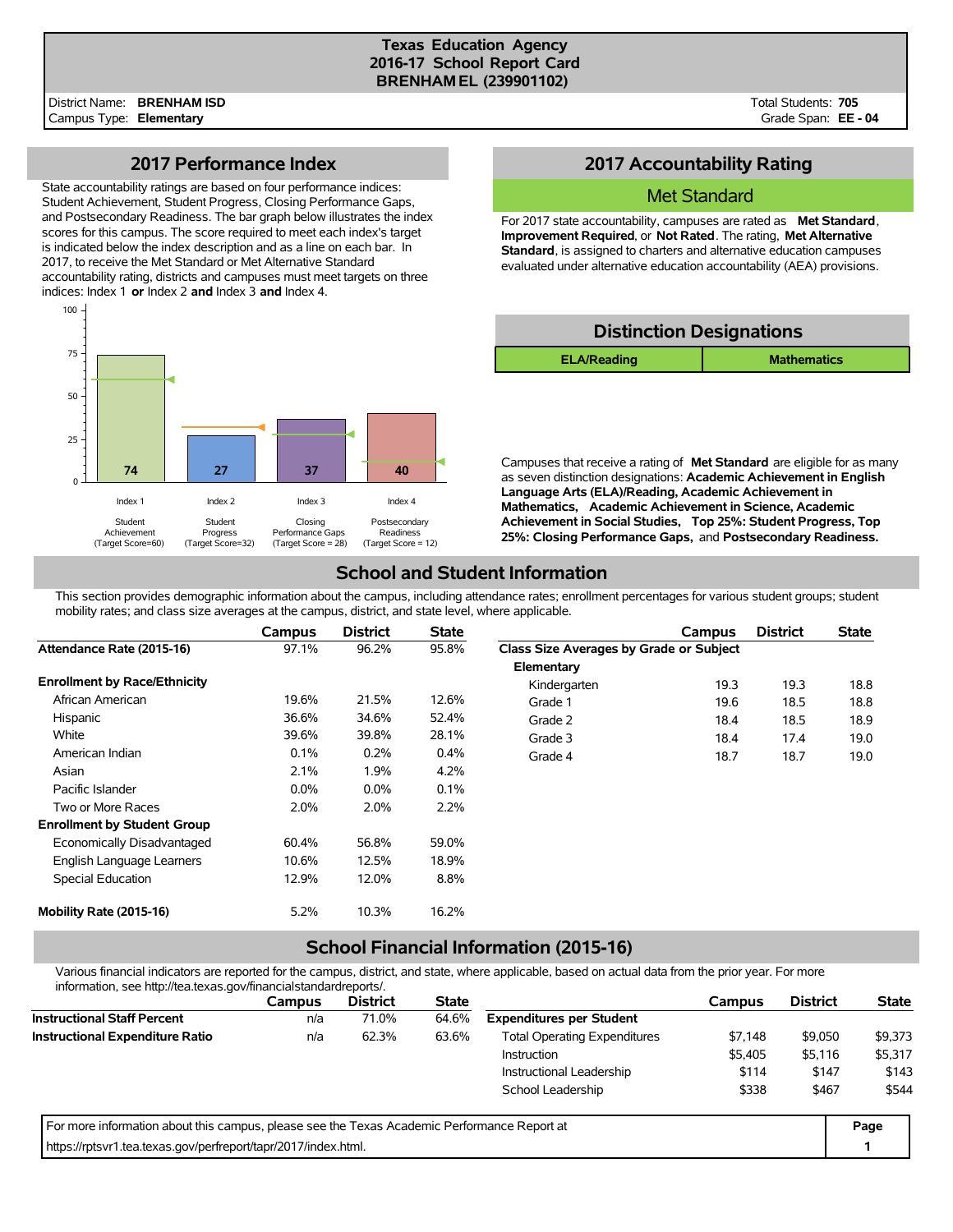| Texas Education Agency     | <b>BRENHAM EL (239901102)</b> |  |
|----------------------------|-------------------------------|--|
| 2016-17 School Report Card | <b>BRENHAM ISD</b>            |  |

|                                                                             |      |              |     | All                        | African |          |       | American       |        | <b>Pacific</b>           | Two or<br><b>More</b> | Econ          |
|-----------------------------------------------------------------------------|------|--------------|-----|----------------------------|---------|----------|-------|----------------|--------|--------------------------|-----------------------|---------------|
|                                                                             |      | <b>State</b> |     | District Students American |         | Hispanic | White | Indian         | Asian  | <b>Islander</b>          | Races                 | <b>Disadv</b> |
| STAAR Percent at Approaches Grade Level or Above (Sum of All Grades Tested) |      |              |     |                            |         |          |       |                |        |                          |                       |               |
| All Subjects                                                                | 2017 | 75%          | 73% | 74%                        | 49%     | 73%      | 85%   | $\ast$         | 100%   | $\overline{\phantom{a}}$ | 73%                   | 64%           |
|                                                                             | 2016 | 75%          | 72% | 81%                        | 63%     | 84%      | 86%   | $\ast$         | 100%   | $\overline{a}$           | 75%                   | 76%           |
| Reading                                                                     | 2017 | 72%          | 69% | 74%                        | 50%     | 71%      | 86%   | $\ast$         | 100%   | $\overline{\phantom{a}}$ | $\ast$                | 62%           |
|                                                                             | 2016 | 73%          | 68% | 83%                        | 66%     | 86%      | 87%   | $\ast$         | 100%   | $\overline{a}$           | 100%                  | 79%           |
| <b>Mathematics</b>                                                          | 2017 | 79%          | 80% | 81%                        | 55%     | 83%      | 90%   | $\ast$         | 100%   | $\overline{a}$           | $\ast$                | 72%           |
|                                                                             | 2016 | 76%          | 77% | 89%                        | 77%     | 90%      | 93%   | $\ast$         | 100%   |                          | $\ast$                | 86%           |
| Writing                                                                     | 2017 | 67%          | 64% | 63%                        | 38%     | 59%      | 75%   | $\ast$         | 100%   |                          | $\ast$                | 52%           |
|                                                                             | 2016 | 69%          | 67% | 61%                        | 30%     | 67%      | 68%   | $\overline{a}$ | 100%   |                          | $\ast$                | 46%           |
| STAAR Percent at Meets Grade Level (Sum of All Grades Tested)               |      |              |     |                            |         |          |       |                |        |                          |                       |               |
| Two or More Subjects 2017                                                   |      | 48%          | 45% | 42%                        | 27%     | 40%      | 49%   | $\ast$         | 83%    |                          | $\ast$                | 30%           |
|                                                                             | 2016 | 45%          | 39% | 39%                        | 14%     | 41%      | 48%   | $\ast$         | $\ast$ |                          | $\ast$                | 27%           |
| Reading                                                                     | 2017 | 48%          | 46% | 52%                        | 32%     | 51%      | 59%   | $\ast$         | 100%   | $\overline{a}$           | $\ast$                | 38%           |
|                                                                             | 2016 | 46%          | 39% | 45%                        | 25%     | 46%      | 52%   | *              | $\ast$ |                          | $\ast$                | 33%           |
| Mathematics                                                                 | 2017 | 48%          | 48% | 53%                        | 36%     | 51%      | 60%   | $\ast$         | 83%    |                          | $\ast$                | 43%           |
|                                                                             | 2016 | 43%          | 40% | 51%                        | 23%     | 51%      | 60%   | $\ast$         | 100%   |                          | $\ast$                | 41%           |
| Writing                                                                     | 2017 | 38%          | 31% | 36%                        | 23%     | 41%      | 40%   | $\ast$         | $\ast$ |                          | $\ast$                | 34%           |
|                                                                             | 2016 | 41%          | 36% | 28%                        | $\ast$  | 24%      | 44%   |                | $\ast$ |                          | $\ast$                | 14%           |
| STAAR Percent at Masters Grade Level (Sum of All Grades Tested)             |      |              |     |                            |         |          |       |                |        |                          |                       |               |
| All Subjects                                                                | 2017 | 20%          | 18% | 25%                        | 15%     | 20%      | 31%   | *              | 63%    |                          | $\ast$                | 14%           |
|                                                                             | 2016 | 18%          | 15% | 25%                        | 9%      | 22%      | 33%   | $\ast$         | 39%    |                          | $\ast$                | 17%           |
| Reading                                                                     | 2017 | 19%          | 16% | 29%                        | 16%     | 22%      | 37%   | *              | 86%    | $\overline{a}$           | $\ast$                | 14%           |
|                                                                             | 2016 | 17%          | 15% | 24%                        | $\ast$  | 22%      | 31%   | $\ast$         | $\ast$ |                          | $\ast$                | 16%           |
| Mathematics                                                                 | 2017 | 23%          | 21% | 31%                        | 20%     | 28%      | 35%   | $\ast$         | 86%    |                          | $\ast$                | 20%           |
|                                                                             | 2016 | 19%          | 17% | 29%                        | 11%     | 28%      | 35%   | $\ast$         | 67%    |                          | $\ast$                | 22%           |
| Writing                                                                     | 2017 | 12%          | 6%  | 5%                         | $\ast$  | $\ast$   | 9%    | $\ast$         | $\ast$ |                          | $\ast$                | $\ast$        |
|                                                                             | 2016 | 15%          | 14% | 17%                        | $\ast$  | $\ast$   | 30%   |                | $\ast$ |                          | $\ast$                | 10%           |
| <b>STAAR Percent Met or Exceeded Progress</b>                               |      |              |     |                            |         |          |       |                |        |                          |                       |               |
| All Subjects                                                                | 2017 | 61%          | 60% | 46%                        | $\ast$  | 46%      | 56%   | $\ast$         | $\ast$ |                          | $\ast$                | 32%           |
|                                                                             | 2016 | 62%          | 56% | 51%                        | 48%     | 52%      | 49%   |                | $\ast$ |                          | $\ast$                | 53%           |
| Reading                                                                     | 2017 | 59%          | 58% | 43%                        | $\ast$  | 43%      | 50%   | $\ast$         | $\ast$ |                          | $\ast$                | 29%           |
|                                                                             | 2016 | 60%          | 53% | 47%                        | $\ast$  | 45%      | 47%   |                | $\ast$ |                          | $\ast$                | 47%           |
| <b>Mathematics</b>                                                          | 2017 | 64%          | 62% | 48%                        | *       | 49%      | 62%   | $\ast$         | $\ast$ |                          | $\ast$                | 35%           |
|                                                                             | 2016 | 63%          | 59% | 55%                        | $\ast$  | 58%      | 51%   |                | $\ast$ |                          | $\ast$                | 58%           |

For more information about this campus, please see the Texas Academic Performance Report at **Page Page** https://rptsvr1.tea.texas.gov/perfreport/tapr/2017/index.html. **2**

'?' Indicates that the data for this item were statistically improbable, or were reported outside a reasonable range. '-' Indicates zero observations reported for this group. '\*' Indicates results are masked due to small numbers to protect student confidentiality. Moreover, the context of the strong is not applicable for this group.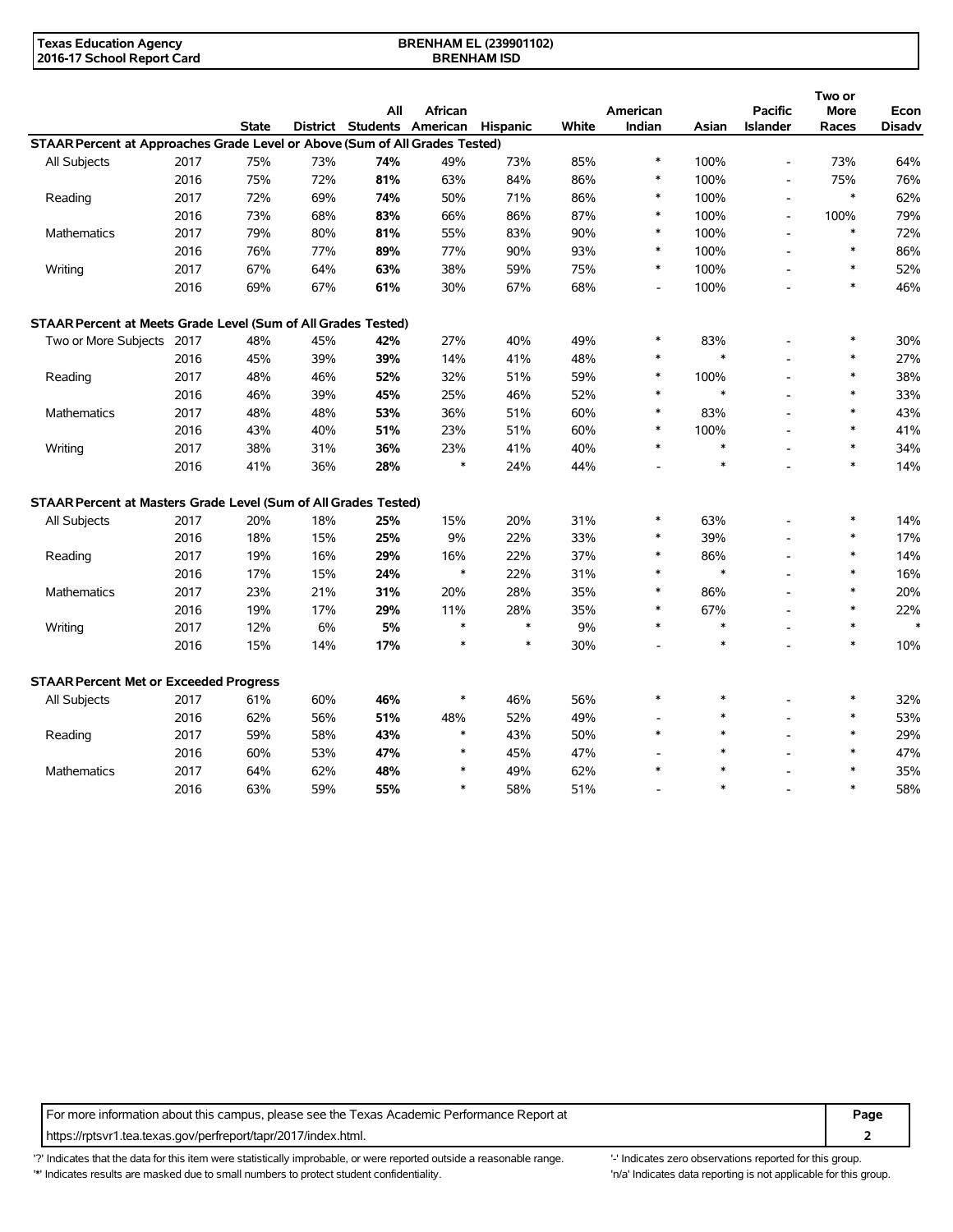| ' Texas ∟<br><i>E</i> ducation Agency | <b>BRENHAM EL (239901102)</b><br>the contract of the contract of the contract of the contract of the contract of the contract of the contract of |  |
|---------------------------------------|--------------------------------------------------------------------------------------------------------------------------------------------------|--|
| 2016-17 School Report Card            | <b>BRENHAM ISD</b>                                                                                                                               |  |

|                                                                    |      |              |                 |         | African         |                 |        | American                 |        | <b>Pacific</b>           | Two or<br><b>More</b> | Econ          |
|--------------------------------------------------------------------|------|--------------|-----------------|---------|-----------------|-----------------|--------|--------------------------|--------|--------------------------|-----------------------|---------------|
|                                                                    |      | <b>State</b> | <b>District</b> |         | Campus American | <b>Hispanic</b> | White  | Indian                   | Asian  | <b>Islander</b>          | Races                 | <b>Disadv</b> |
| <b>STAAR Percent Exceeded Progress</b>                             |      |              |                 |         |                 |                 |        |                          |        |                          |                       |               |
| All Subjects                                                       | 2017 | 19%          | 16%             | 19%     | ∗               | 22%             | 20%    | $\ast$                   | $\ast$ |                          | $\ast$                | 12%           |
|                                                                    | 2016 | 17%          | 14%             | 17%     | 17%             | 18%             | 13%    | $\overline{\phantom{a}}$ | $\ast$ | -                        | $\ast$                | 19%           |
| Reading                                                            | 2017 | 17%          | 16%             | 18%     | ∗               | 21%             | 21%    | $\ast$                   | $\ast$ | -                        | $\ast$                | 9%            |
|                                                                    | 2016 | 16%          | 13%             | 15%     | ∗               | 11%             | 14%    | $\overline{\phantom{0}}$ | $\ast$ | -                        | $\ast$                | 18%           |
| <b>Mathematics</b>                                                 | 2017 | 20%          | 17%             | 19%     | $\ast$          | 23%             | 19%    | $\ast$                   | $\ast$ | $\overline{\phantom{a}}$ | $\ast$                | 15%           |
|                                                                    | 2016 | 17%          | 14%             | 19%     | ∗               | 25%             | 12%    | -                        | *      | -                        | $\ast$                | 21%           |
| Progress of Prior-Year Non-Proficient Students (Sum of Grades 4-8) |      |              |                 |         |                 |                 |        |                          |        |                          |                       |               |
| Reading                                                            | 2017 | 35%          | 33%             | $\star$ |                 | $\ast$          | $\ast$ | $\ast$                   |        |                          |                       | $\ast$        |
|                                                                    | 2016 | 35%          | 33%             | 30%     |                 | $\ast$          | $\ast$ | -                        |        | -                        | $\ast$                | ∗             |
| <b>Mathematics</b>                                                 | 2017 | 43%          | 45%             | $\ast$  |                 | $\ast$          | $\ast$ | $\ast$                   |        |                          |                       | $\ast$        |

For more information about this campus, please see the Texas Academic Performance Report at **Page Page** https://rptsvr1.tea.texas.gov/perfreport/tapr/2017/index.html. **3**

'?' Indicates that the data for this item were statistically improbable, or were reported outside a reasonable range. "Indicates zero observations reported for this group. '\*' Indicates results are masked due to small numbers to protect student confidentiality. 'n/a' Indicates data reporting is not applicable for this group.